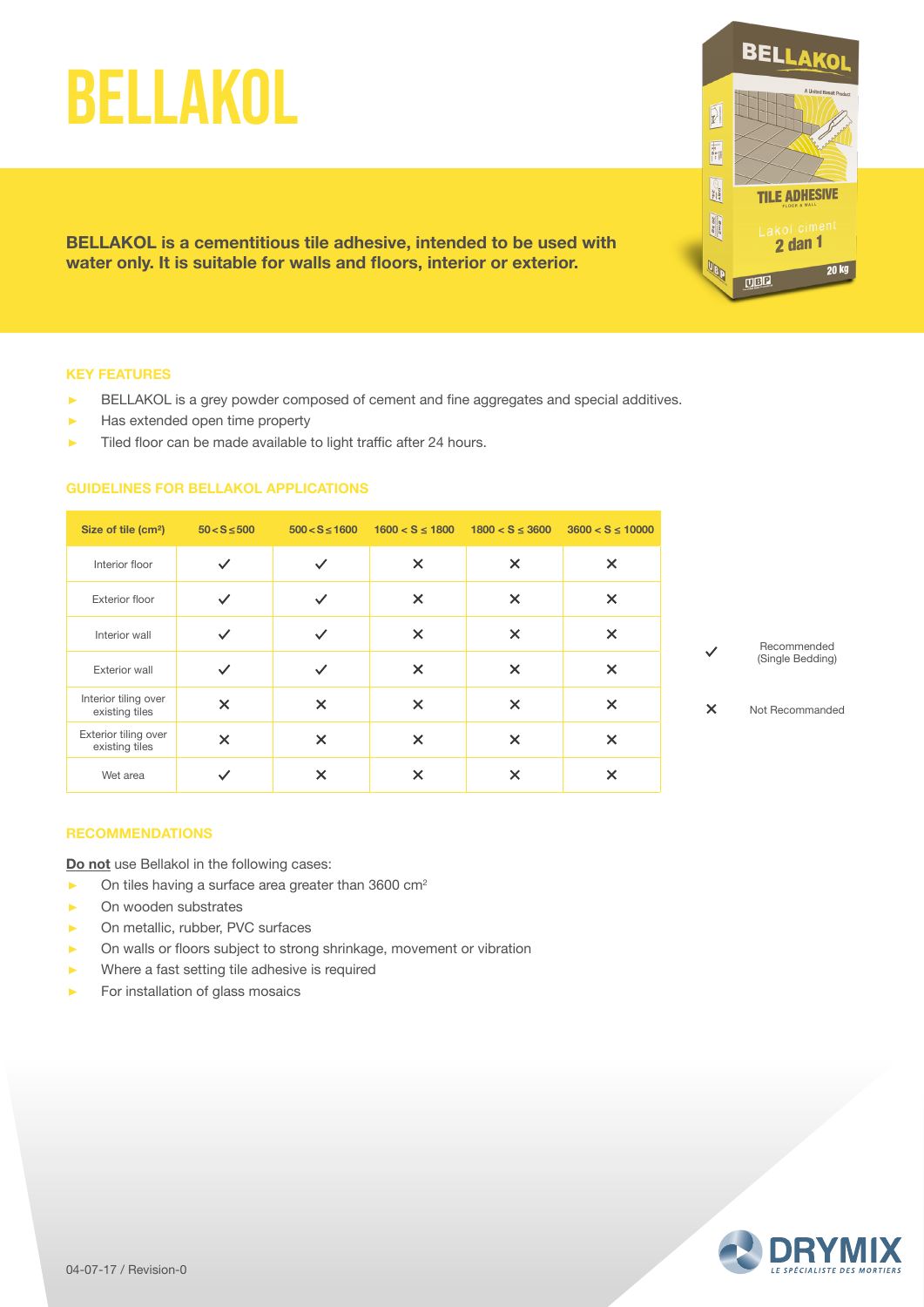# APPLICATION METHODOLOGY

# **SURFACE PREPARATION**

- New floor and wall surfaces must be allowed to cure for a minimum periods, as tabulated below, to ensure that tile installation is not subjected to dry shrinkage movements:
- All supporting substrates must be free of oil strains, dust, laitance and other bond inhibiting compounds.

| <b>Type of Substrate</b> | Age of Curing |  |  |
|--------------------------|---------------|--|--|
| New concrete             | 6 weeks       |  |  |
| New Screed               | 4 weeks       |  |  |
| New Render               | 2 weeks       |  |  |

- Ensure that the substrate is flat, stable, well adhered and has a normal absorption.
- ࢝ Correct imperfections on the substrate at least 48 hours before application of the tile adhesive.
- Humidify the surface with a masonry brush before applying BELLAKOL.

#### **PREPARATION AND APPLICATION OF ADHESIVE**

- ► Gradually add the contents of a bag of 20Kg of BELLAKOL to 5.0 5.5 L of clean water and mix until obtaining a smooth and homogeneous paste.
- It is important to pour the product in water and not vice versa.
- $\blacktriangleright$  Let stand for about 2-3 mins. The adhesive is now ready to use.
- Apply BELLAKOL over the surface using the straight edge of the notched trowel and then comb the applied adhesive using the notched side of the trowel.
	- \* Refer to Table 1 for the application protocol according to the dimension of the tile to be used.
- ࢝ Within the opening time, place the tile on the substrate and press firmly to ensure the contact between the two surfaces and evacuate air from the surface.

## **APPLICATION TIPS**

To maximise adhesion, spread a thin layer of BELLAKOL on the substrate using the flat side of the trowel to fill uneven surfaces before applying the adhesive.

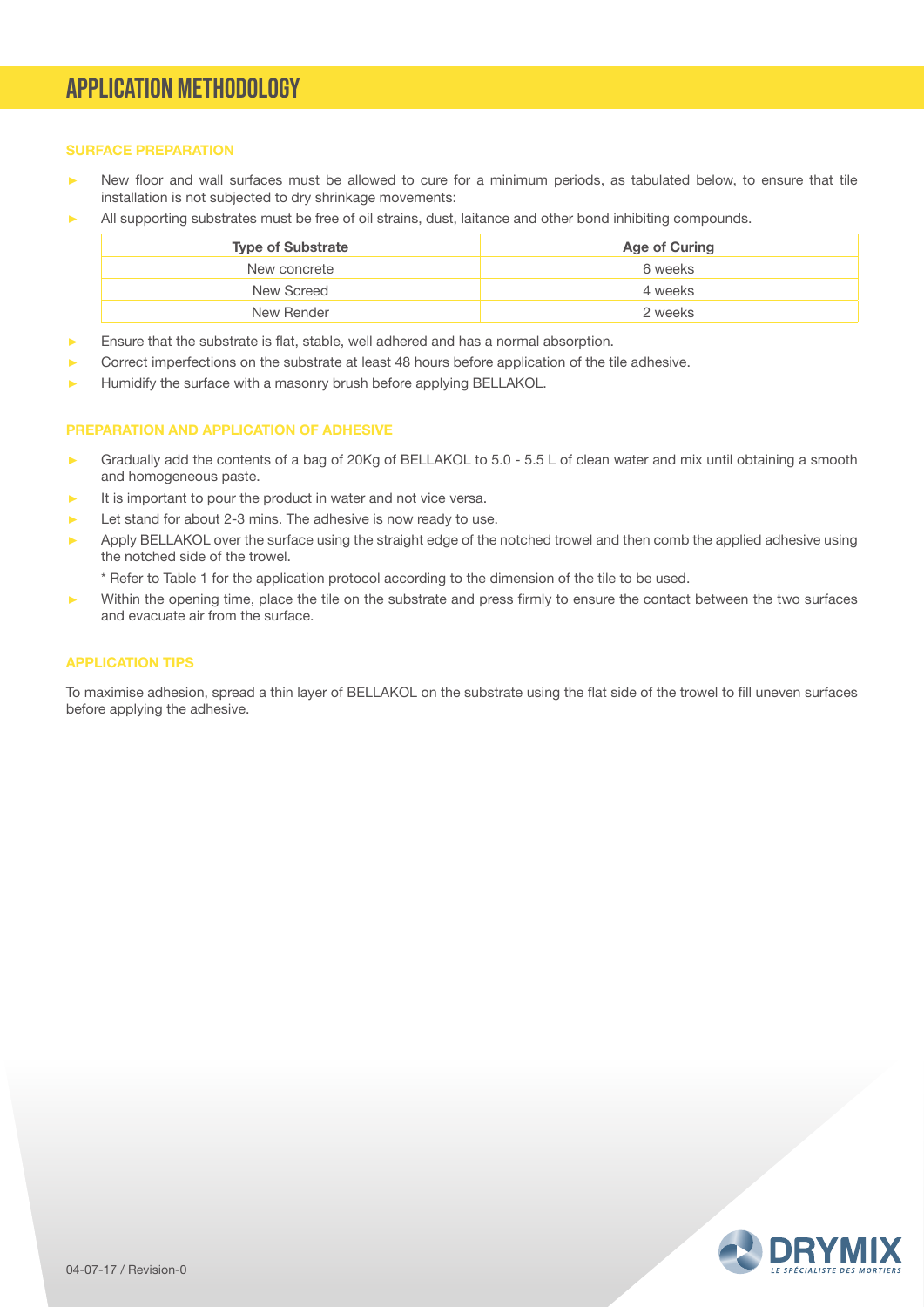# TECHNICAL DATA

In compliance with EN 12004

# **PRODUCT IDENTITY**

| <b>Type</b>   | Powder                       |
|---------------|------------------------------|
| <b>Colour</b> | Grev                         |
| Storage       | 6 months in a cool dry place |
| Packaging     | 20 kg                        |

# **COMPOSITION AND PROPERTIES**

| <b>Mixing ratio</b>            | $5 - 5.5$ L per bag      |
|--------------------------------|--------------------------|
| Density of mix                 | 1,800 kg/ $m^3$          |
| Pot life                       | Less or equal to 2 hours |
| Open time                      | 30 mins *                |
| Adjustability time             | $<$ 45 mins              |
| Set to light foot traffic      | After 24 hours           |
| Ready for use (Normal surface) | 14 days                  |

\* Under normal temperature and humidity conditions. Unfavorable conditions, such as direct sunlight, wind and/or high temperatures may reduce this time considerably.

# **TECHNICAL PERFORMANCE**

| <b>BOND STRENGTH ACCORDING TO EN 1348</b> | (N/mm <sup>2</sup> ) |
|-------------------------------------------|----------------------|
| Initial Tensile Adhesion                  | $\geq 1.0$           |
| Tensile Strength after water immersion    | $\geq 1.0$           |
| <b>OPEN TIME ACCORDING TO EN 1346</b>     | (N/mm <sup>2</sup> ) |
| Open Time after 30 minutes                | > 0.5                |
| <b>SLIP ACCORDING TO EN 1308</b>          | (mm)                 |
| Slip                                      | < 0.5                |

# **TESTS / STANDARDS**

- ▶ Quality control tests have been performed based on EN 1015 and EN 1348 methods of mortar & adhesive testing.
- ▶ Dry mixed Products Ltd is certified ISO 9001, as such there is a factory production control system in place to ensure good quality of raw materials, semi-finished materials and finish goods.

### **APPROXIMATE COVERAGE**

Coverage (m<sup>2</sup>) per bag using single bedding.

| Application Technique      | Single buttering                                    | Single buttering                                                | Single buttering                                       |
|----------------------------|-----------------------------------------------------|-----------------------------------------------------------------|--------------------------------------------------------|
| Trowel (size)              | $6 \times 6 \times 6$ mm<br>Trowel positioned @ 60° | $8 \times 8 \times 8$ mm<br>Trowel positioned $@$ 60 $^{\circ}$ | $10 \times 10 \times 10$ mm<br>Trowel positioned @ 60° |
| Coverage (m <sup>2</sup> ) | 6. /                                                | 6.0                                                             | 5.5                                                    |

#### **GROUTING**

Wall joints can be grouted after  $4 - 6$  hours, depending on absorbency and floor joints can be grouted after 24 hours.